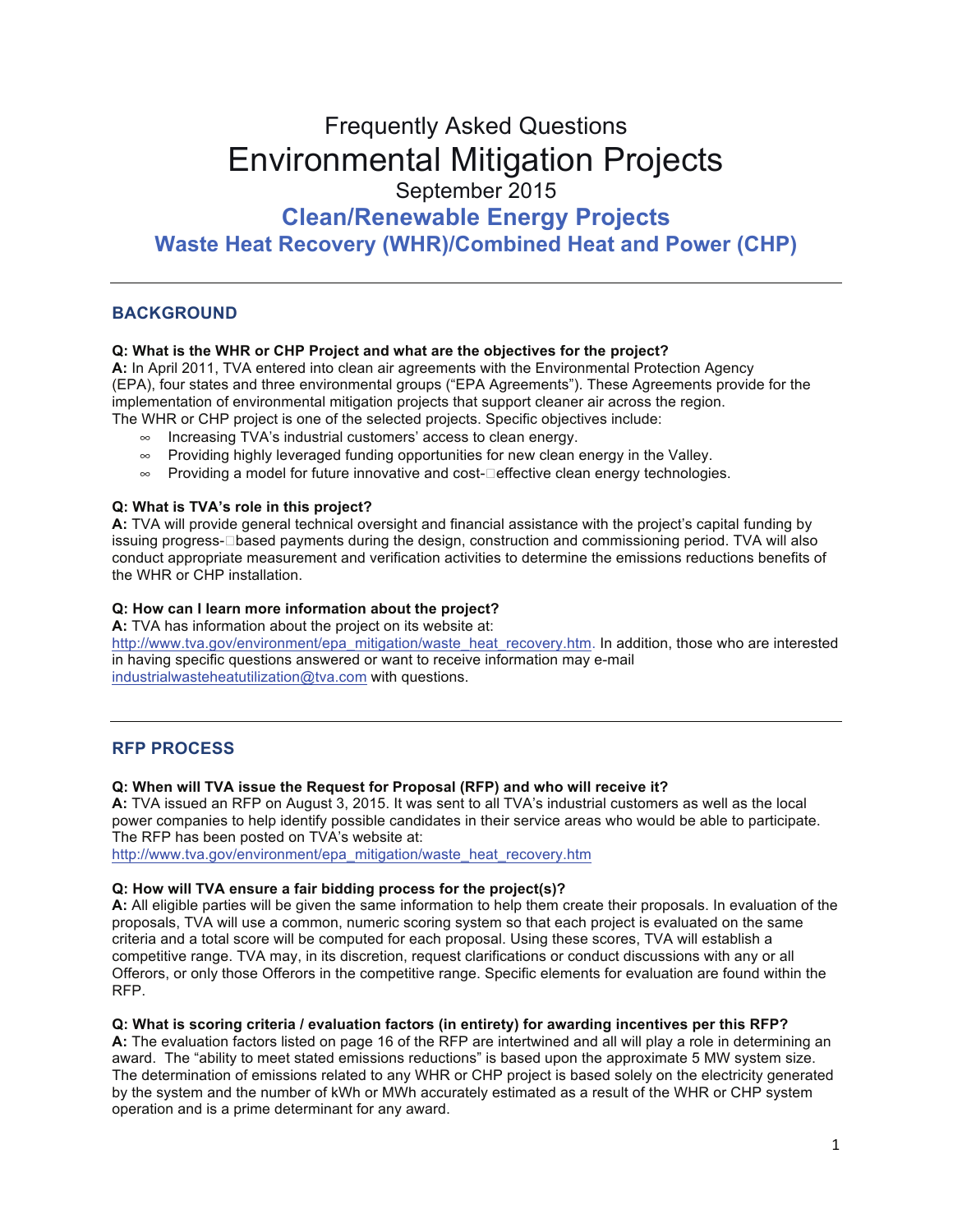**Q: On Pg. 16 TVA outlines its evaluation factors;; are these factors listed in order of priority and/or are they weighted in some way, and the second factor is listed as "Ability to meet stated emissions**  reductions"; is this intended to reflect the Offerors ability to deliver what is promised or has TVA **established a project related emissions reduction target (either rate of mass) that should be met?** A: The potential evaluation factors are all interdependent and all will play a role in determining an award; weighting factors have not yet been established. The "ability to meet stated emissions reductions" is one of the most important evaluation factors. It is based upon the approximate 5 MW system size and the actual amount of electricity generated from the system (based on the number of hours of run time per year and the capacity factor of the system). The greater the run time of the system and the greater the capacity factor will result in greater emissions reduction from the TVA generating fleet, i.e. electricity that TVA does not have to generate.

#### **Q: On Pg. 12, TVA states-- "TVA reserves the right to make multiple or no awards and to award all or a portion of the work scope set forth in this solicitation". What are the criteria that will be used to determine if an award will be granted to one Offeror or if awards will be allocated across multiple Offerors?**

A: TVA intends to select the Project or Projects that generate the optimum amount of electricity resulting in the greatest potential to reduce emissions from TVA's generating fleet. TVA's preference is to award to a single project, but that determination cannot be made until after the evaluation of all the proposals.

#### **Q: Is the award process an offer / counteroffer process and is there a maximum number of iterations in the process? Will the best and final offer be clearly communicated?**

A: TVA has committed up to \$7 Million to incentivize this project. That amount is the "best and final" and only the selected project owner name and project technology will be communicated.

#### **Q: Is a draft contract available that outlines the terms associated with an award through this program? A:** TVA will provide a draft contract for review upon award.

#### **Q: Can subcontractors to the end users receive the RFP information and answers to questions directly?**

A: All responses to the RFP should come from the primary project owner. Any information from subcontractors should be summarized and included in the single response.

#### **Q: Are specific awards / incentives to be included in the proposal?**

A: If "in the proposal" refers to the Response to the RFP, TVA will evaluate the cost share between TVA funds (up to \$7 million) and the funds the project owner leverages to fund the remaining cost of the project. Projects that have a payback of less than three years, without the TVA funds are not eligible for funding.

#### **Q: Will the list of interested parties (i.e. companies that have submitted an Intent to Bid form), or the number thereof, be made publically available?**

A: No, the list of companies intending to bid is confidential to TVA as is the list of those entities responding to the RFP. All those submitting Intent to Bid forms (provided in the RFP) will receive the responses to all submitted questions as well as any updates to the RFP.

# **TECHNICAL INFORMATION**

#### **Q: Will energy generated from the WHR or CHP project have to be consumed onsite?**

A: It is preferred, but not required that the generated energy be consumed on site. Responses that include total consumption of all energy will be evaluated as having an advantage over responses that have excess generation not consumed on 
site. If any energy is not consumed by the host, a separate Dispersed Power Production agreement between TVA and the host site would need to be negotiated as a separate, stand-alone agreement not related to this solicitation.

#### **Q: Is this available to all industrial customers, whether distributor or direct-serve?**

A: Yes, all direct served industrial and LPC-served industrial customers five MW or greater are eligible as well as other customers that have a sufficient waste heat stream to meet the requirements of the RFP.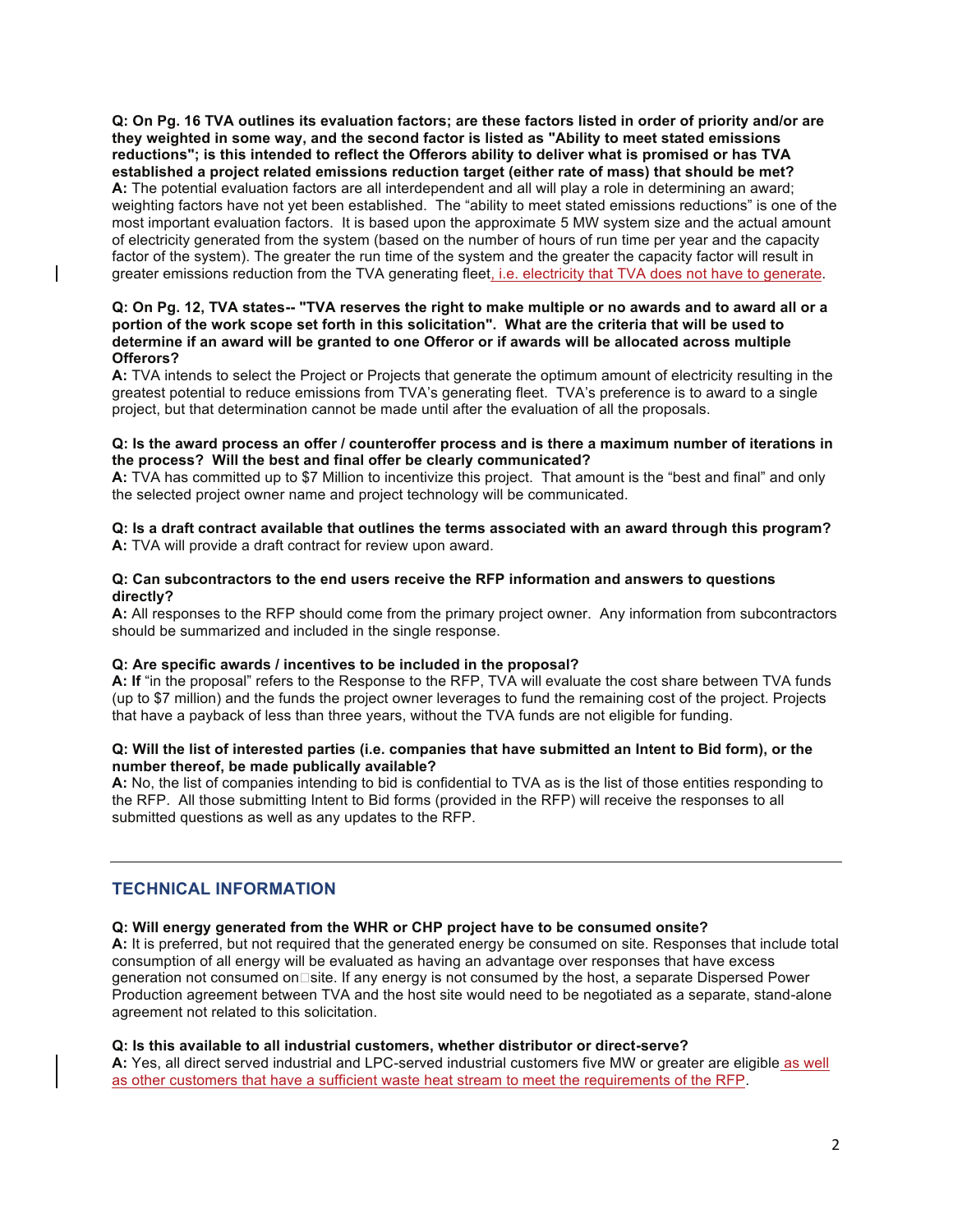#### **Q: The RFP states that it is intended for 5 MW or greater industrial customers. Does it specifically have**  to be an industrial type of customer that is a manufacturer only, or, is a 5 MW or greater institutional or **commercial type of customer eligible power?**

A: Proposals from commercial or institutional customers with a load of 5 MW or greater are eligible and will be considered along with industrial customer proposals.

### **Q: Are directly-served customers eligible to receive an assessment to identify opportunity for WHR or CHP projects, similar to other process assessments TVA provides?**

A: No. Customers choosing to participate in the EPA Revised WHR or CHP Project will not receive an initial engineering assessment.

#### **Q: Can customers participating in the Project also qualify for participation in the Energy Right Solutions for Industry >5MW (ERSI >5MW) and be offered assessments to identify potential savings?**

A: Qualified industrial customers participating in the EPA Revised Waste Heat Recovery Project can also participate in the ERSI >5MW program for potential energy saving projects outside of the Project, but cannot use the ERSI funds to assess their participation in this Revised Waste Heat Recovery Project.

#### **Q: Will the EPA Revised WHR or CHP Project incentives be in addition to ERSI >5MW incentives? If yes, can they receive both or will it be limited to an overall cap of 70 percent?**

**A:** This Project is a standalone project separate from the ERSI >5MW program;; therefore, all project funding, resources, and benefits are accounted for under the EPA Mitigation Project.

## **Q: Will the generated energy be purchased by TVA, and if so, at what rate?**

A: Only if not consumed by the host and exported to a third party (see question above). The rate will be determined by Dispersed Power Production Agreement negotiations.

#### **Q: The fact sheet states TVA is looking for 5 MW and is budgeting \$7 million over five years. Does that mean an incentive of 7 / 5 = \$1.4 million per MW incentive?**

A: The \$7,000,000 committed to the project is to cover aspects or portions of the project requirements such as engineering design, equipment purchase, installation, and commissioning. The five MW is identified an approximate target goal for the total of Project (s); if the project or projects selected exceed the five MW goal then the funds will be used in the most cost-effective approach to reach the goal.

#### **Q: Will there be any exceptions for industrial customers that do not meet the 5MW demand threshold? We have a few customers that are interested in CHP however they have a lower overall demand.**

A: The 5 MW size is not an absolute threshold but instead was determined as a size in which sufficient waste heat streams were created that could sufficiently be used to generate megawatt hours which in turn could be used to calculate reduced emissions. One issue to keep in mind is that evaluations will be heavily weighed on the total megawatt hours that can be generated, so smaller firms may be at a disadvantage.

#### **Q: Will there be any exceptions for larger customers that are not considered industrial to participate in this RFP?**

A: Industrial customers are not the only potential candidates. Wastewater treatment plants that have a methane output are also eligible as are other large facilities. Eligibility is really based upon having a reliable and sufficient waste heat stream or input to run a turbine to generate electricity.

# **Q: Does the total load of 5 megawatts refer to metered demand or contract demand?**

**A:** Contract demand.

# **Q: How many customers or how many projects will receive an incentive award?**

A: The selection of the project or projects will be determined during the evaluation process; the project is not set by the number of customers or projects. The project could be a single five MW project and consume the full amount of \$7,000,000 or it could be multiple projects of varying size with the share of \$7,000,000 as necessary by the project host to develop and complete the project.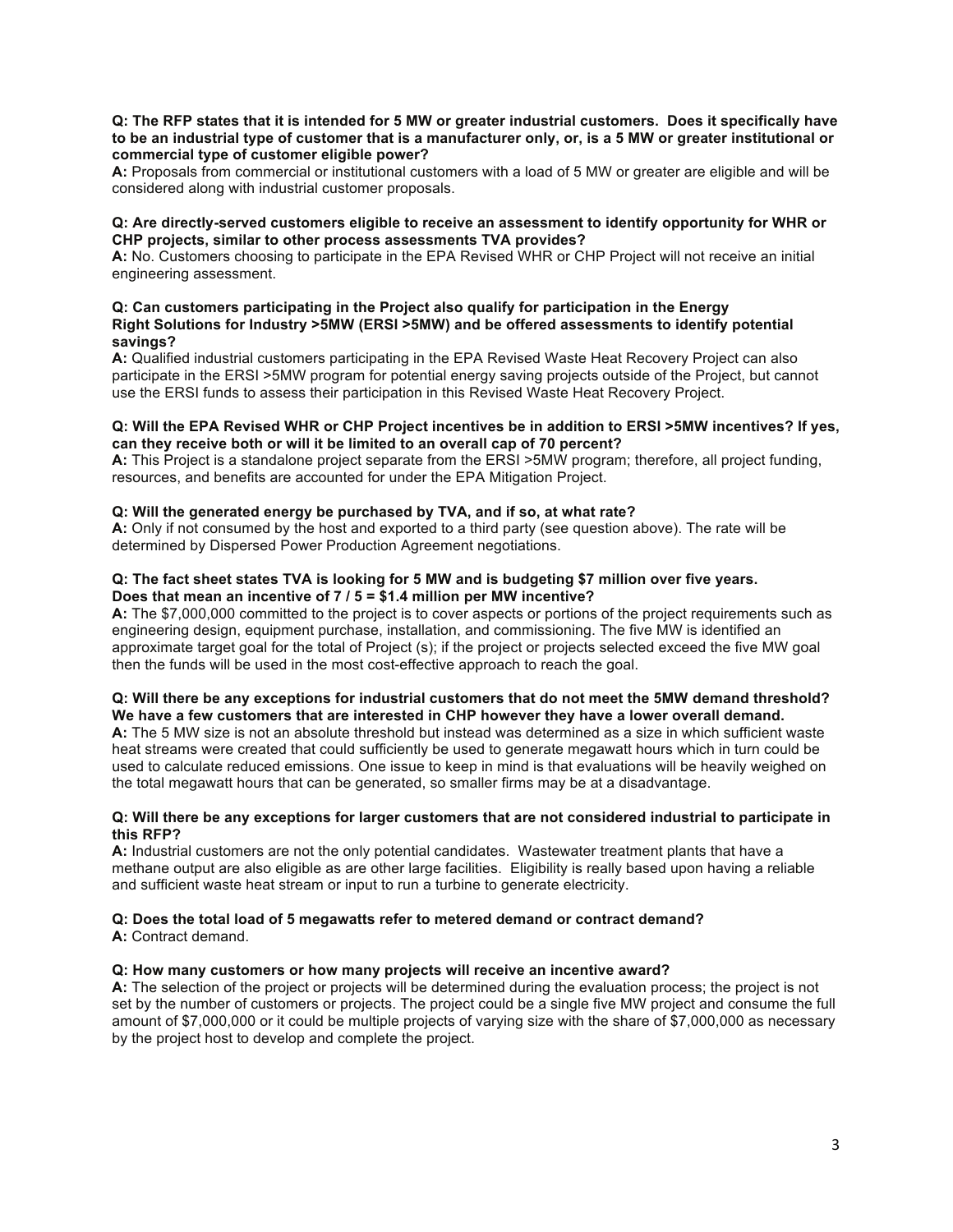# **Q: Is it okay for a project to reach completion prior to the five year deadline?**

A: Yes. The April 2020 date is the latest date that the project must be completed and in operation – earlier completion is acceptable and encouraged. Projects will have an EUL of at least twelve years. Measurement, evaluation and reporting may go beyond the April 2020 date for TVA to file a final report with EPA.

# **Q: Will Direct Serve Industrial selected be required to enter into any contracts or agreements?**

A: Yes, a contract will be required between the customer and TVA before any funds can be allocated. Also, if all the electricity is not consumed onsite and excess electricity is sold back to TVA or the Local Power Company, the industrial customer must agree to a Dispersed Power Production Agreement and an Interconnection Agreement. Potential also exists for a Standby Rate contract depending upon the size of the project and the impact on TVA. Information on the agreements will be included within.

#### **Q: Is TVA opposed to a bidder filling out an application using actual data on a facility in one state and assumptions based on our extensive studies conducted on a facility in another state?**

A: TVA is not opposed to using experience from the customer's other locations in order to estimate the potential electricity generation from a CHP system. It is recommended that any Proposer using data from another region or location reference that location in the proposal and then estimate if any variance would occur siting the system in the Tennessee Valley.

#### **Q: Will the WHR and CHP be treated with equal preference;; and, does TVA hold any intent to award a**  WHR and a CHP project, even if one out performs the other by a wide margin, all else equal?

A: The award will be based upon many factors including the project's capability to reduce emissions, i.e. generate electricity. The primary goal of this project is to offset electric generation from TVA's generating fleet and the more electricity that can be offset, the greater the emissions reduction. TVA is ambivalent to the selection of a WHR or a CHP system.

#### **Q: Could digester rehabilitation be eligible for grant funds or will only energy production be eligible?**

A: The evaluation of the response will be focused on the total project costs against the funds being sought from TVA, i.e. what is the percent of TVA funds versus the leveraged funds being brought by the Responder. Only those costs relative to the inclusion of a CHP system can be offered as representative leveraged funds. It is recommended that all costs associated with the total project be included as costs associated with the development of the increase in methane production may qualify as project costs. TVA would ask that those costs be broken out separately from the CHP system costs.

TVA uses the EPA definition of a CHP system: "A CHP consist of a prime mover (heat engine), generator, heat recovery, and electrical interconnection – configured into an integrated whole". However we recommend that you submit a proposal for your proposed CHP system.

#### **Q: Can proposed projects/assets be owned by entities other than the industrial customer that will be using the combined heat and power?**

**A:** Yes, asset ownership is not restricted to an industrial customer.

#### **Q: Will projects that are fuelled with biogas receive additional credit because of increased environmental benefit?**

**A:** Environmental benefits are one of the primary components of the evaluation.

#### **Q: Suppose an initial design would result in zero export, what are the ramifications should the on-site demand change such that there is an excess for export within the 12 year window?**

A: Should the project owner determine that excess power is generated suitable for export, the project owner must execute a Dispersed Power Production agreement (DPP) with TVA if a direct served customer or with the local power company serving the project site and TVA if served by a local power company. More information regarding DDP and interconnection can be found in the Appendix of the RFP.

#### **Q: There are numerous references to a 12 year minimum operating span.**

- a) Is there a penalty assessed if this span is not met?
- **b) What is the basis of any penalty? Prorating of the incentive award (i.e. would 50% of the total**  award have to be repaid to TVA should the installation run for 6 years)?
- c) Are there scenarios where the 12 year operating span could not be met and any penalty not **assessed (i.e. operations ceased / plant closed)?**